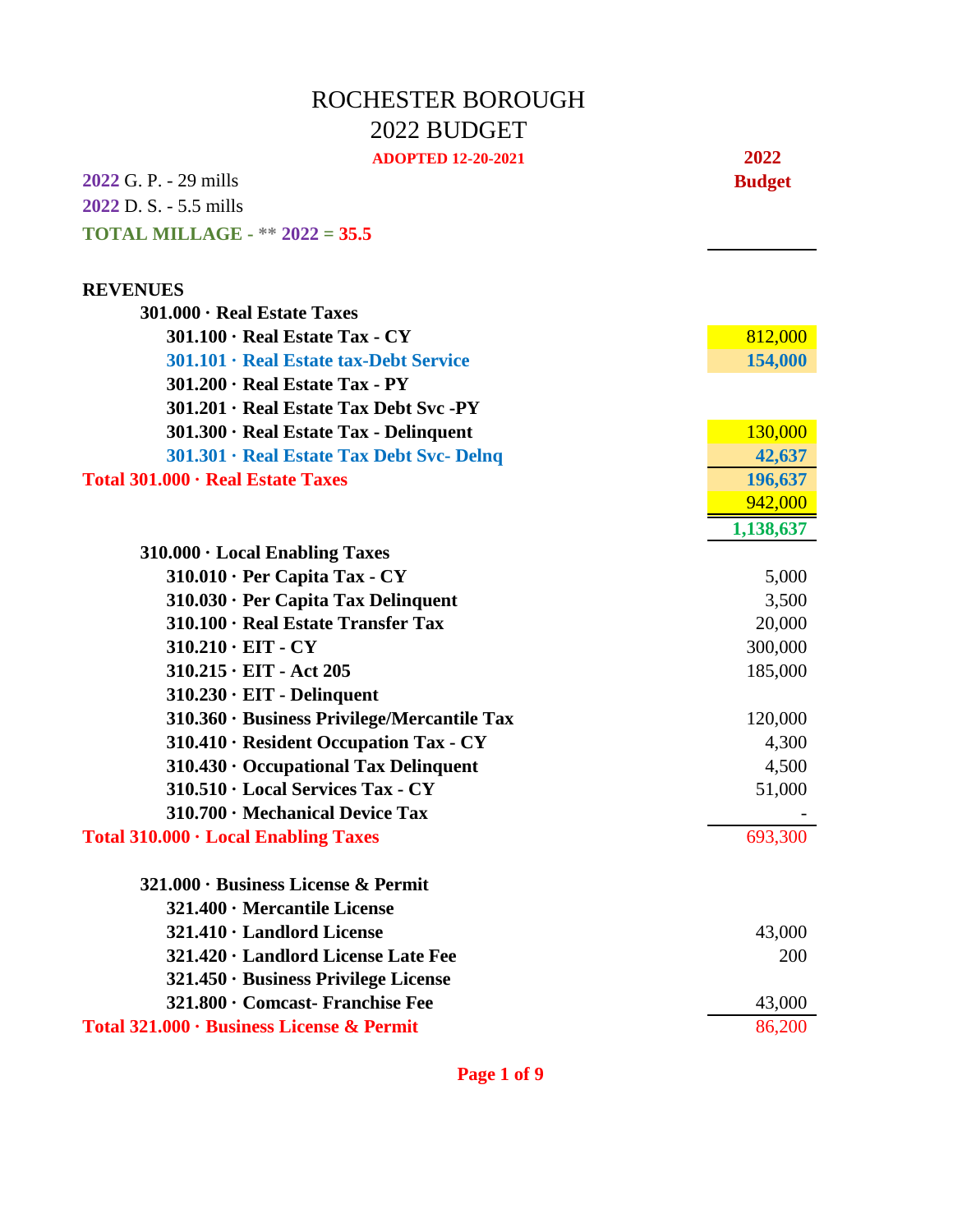| $322.000 \cdot$ Non-Business Licenses & Permits  |        |
|--------------------------------------------------|--------|
| $322.260 \cdot$ Demo Fee                         |        |
| $322.310 \cdot$ Side Walk permit                 |        |
| $322.315 \cdot$ Sign Permit                      | 1,000  |
| 322.400 · Lien Letter Fees                       | 3,000  |
| 322.500 · Street Opening Permit                  | 8,000  |
| 322.700 · Solicitation Permit                    |        |
| 322.000 · MDIA/DCED Fees                         |        |
| 361.340 · Zoning & Condition Hearing Fees        |        |
| $361.310 \cdot$ Zone & Subdiv Fees - Other       |        |
| $362.410 \cdot$ Building Permit                  | 4,000  |
| 362.470 · Occupancy Permit                       |        |
| <b>Total Non-Business Licenses &amp; Permits</b> | 16,000 |
| $331.000 \cdot$ Fines & Forfeitures              |        |
| 331.110 · Motor Vehicle Code Violation           | 18,000 |
| $331.120 \cdot$ Ordinance Violations             | 10,000 |
| 331.130 · State Police Fines                     | 1,000  |
| $331.140 \cdot$ Parking Violations               | 10,000 |
| $331.141 \cdot$ Parking tickets                  | 22,000 |
| 331.142 · Crimes code violations                 | 19,000 |
| 331.150 · Overweight Trucks                      | 2,000  |
| $331.160 \cdot \text{DUI}$ Fines                 | 3,000  |
| 331.170 · Restitution                            |        |
| Total 331.000 · Fines & Forfeitures              | 85,000 |
| $341.000 \cdot$ Interest Earnings                |        |
| 341.010 · General Fund Interest                  | 500    |
| 341.012 · Debt Serv Fund Interest                | 100    |
| 341.015 · Fire Services Fund Interest            | 20     |
| 341.030 · Highway Aid Interest                   | 50     |
| 341.050 · Garbage Fund Interest                  | 50     |
| 341.060 · Payroll Fund Interest                  | 10     |
| 341.109 · War Memorial Fund Interest             | 10     |
| Total 341.000 · Interest Earnings                | 740    |
| $342.000 \cdot$ Rents & Royalties                |        |
| $342.115 \cdot$ Wharf Rental                     | 9,300  |
| 342.200 · Rent of Boro rooms                     | 2,400  |
| 342.430 · Facilities Rental Fees                 | 21,600 |
| 342.530 · Cell Tower Rental                      | 9,000  |
| Total 342.000 · Rents & Royalties                | 42,300 |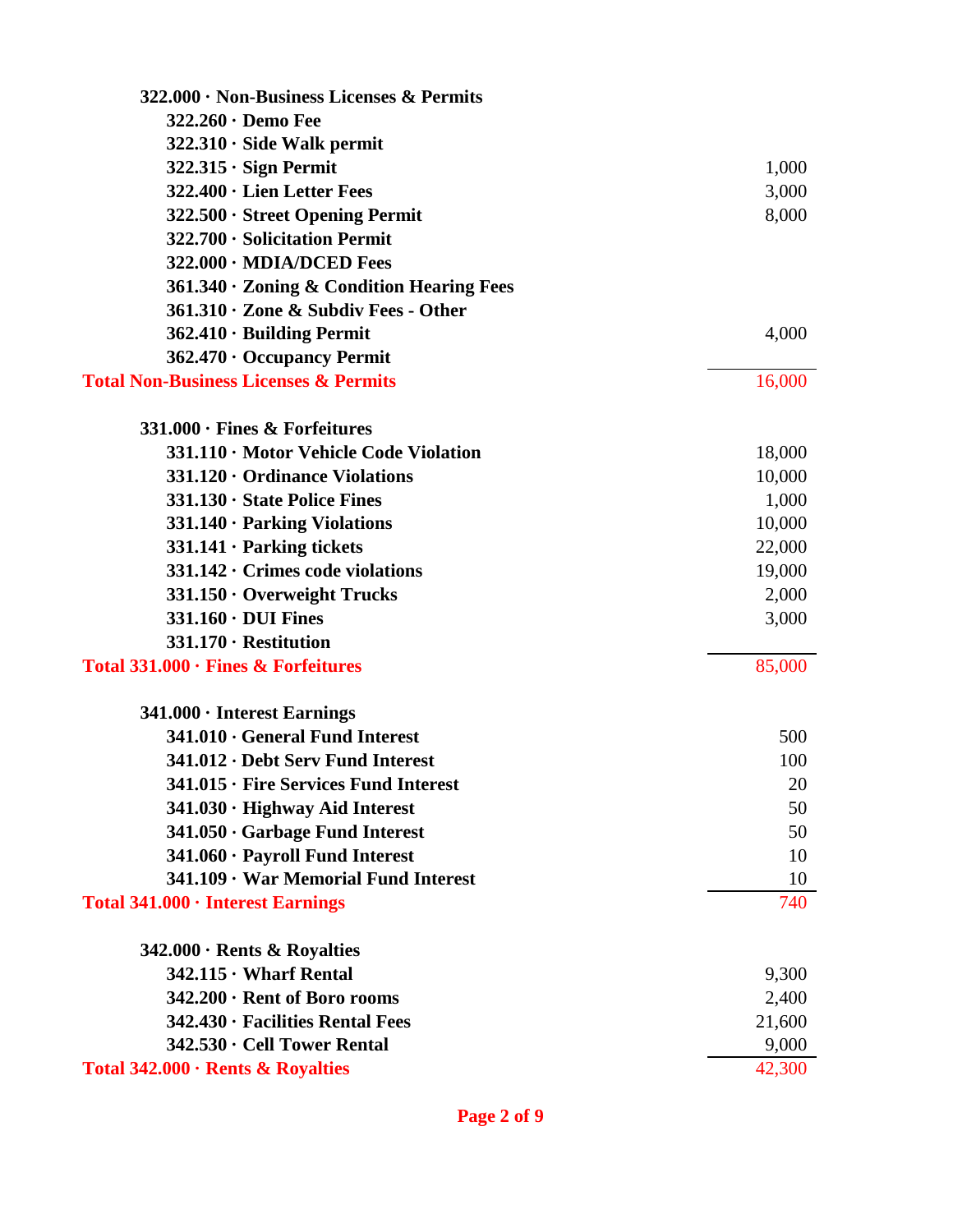| 355.000 · State Shared Revenues                 |         |
|-------------------------------------------------|---------|
| $355.010 \cdot \text{PURTA}$                    | 1,500   |
| 355.020 · Liquid Fuels from State               | 102,190 |
| 355.040 · Liquor License                        | 2,000   |
| 355.050 · State Pension Aid                     | 95,000  |
| 355.070 · Foreign Fire Ins.                     | 12,800  |
| $355.090 \cdot \text{Act} 13$                   | 4,200   |
| 355.095 - Act 44                                |         |
| Total 355.000 · State Shared Revenues           | 217,690 |
| 358.000 · Local Shared Services                 |         |
| 358.400 · Crossing Guard Reimbursement          | 8,000   |
| 358.500 · Hsg Auth Pymt in Lieu of Taxes        | 6,000   |
| 358.600 · Roch Swr Auth-FT worker               | 100,000 |
| 358.615 · Roch Swr Auth-PT workers              |         |
| 358.700 · Roch Swr Auth-Manager                 | 3,700   |
| Total 358.000 · Local Shared Services           | 117,700 |
| $361.800 \cdot$ Reimbursed Expenses             |         |
| $361.802 \cdot$ Insurance claims reimbursements |         |
| 361.803 · Reimbursed cell phone                 |         |
| $361.804 \cdot$ Reimbursed fax line             |         |
| 361.800 · Reimbursed Expenses - Other           |         |
| Total 361.800 · Reimbursed Expenses             |         |
| $362.100 \cdot$ Special Police Services         |         |
| 362.101 · East Roch. Contracted Police Ser.     | 97,509  |
| 362.102 · E. Roch Court/ Hearing Cost           |         |
| $362.110 \cdot$ Photo Copy \$                   | 1,000   |
| 362.170 · Housing Detail                        | 33,150  |
| Total 362.100 · Special Police Services         | 131,659 |
| 363.000 · Highways & Streets                    |         |
| 363.511 · PennDOT Winter Agreement              | 17,405  |
| Total 363.000 · Highways & Streets              | 17,405  |
| 364.000 · Sanitation                            |         |
| $364.100 \cdot$ Garbage - CY                    | 294,000 |
| $364.110 \cdot$ Garbage - PY                    | 4,000   |
| 364.120 · Garbage - Fin Charge                  | 3,000   |
| Total 364.000 · Sanitation                      | 301,000 |
| 390.000 · Misc. Services Income                 |         |
| $367.300 \cdot$ Donations                       |         |
| 367.500 · Heart & Soul Program                  |         |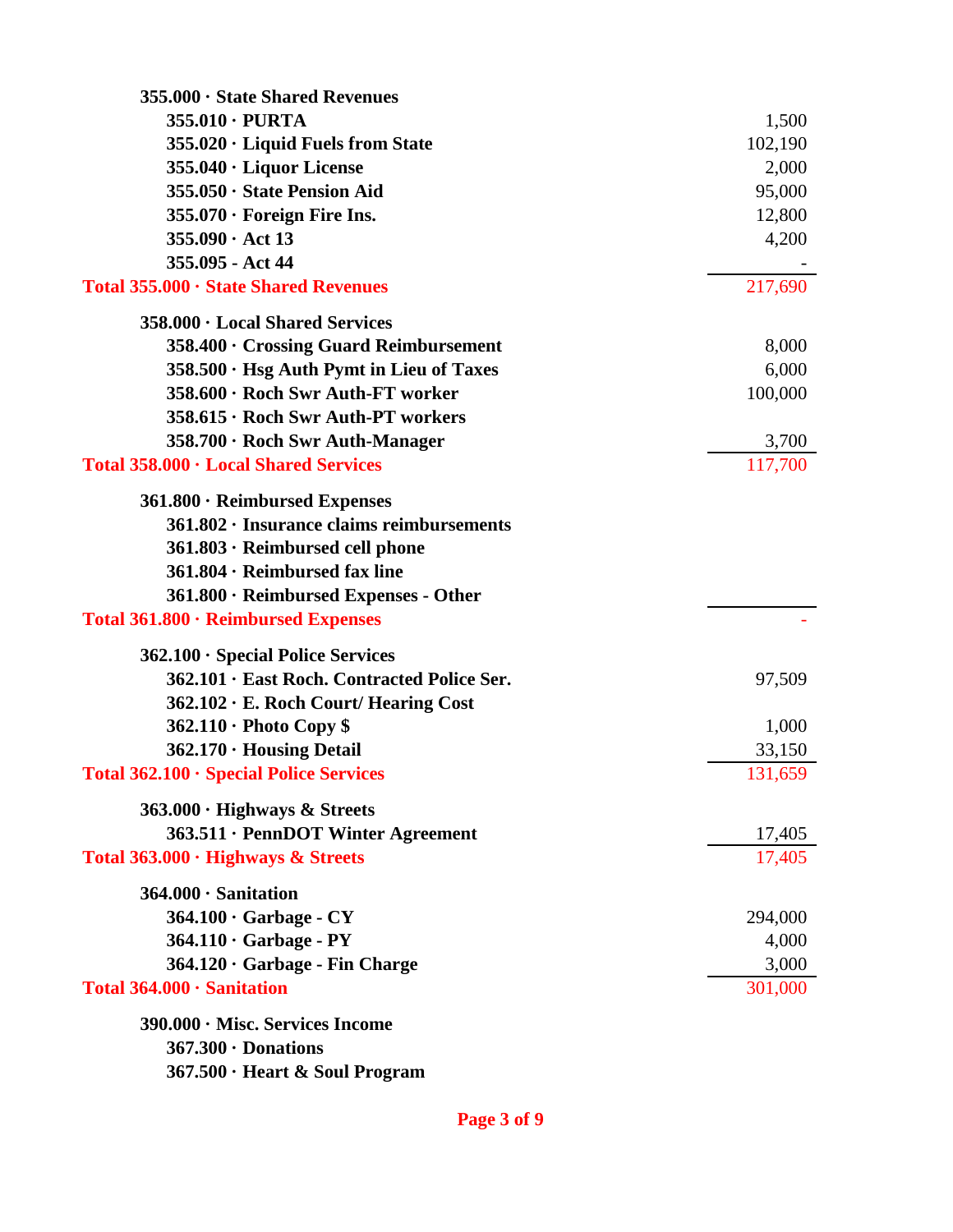| $390.200 \cdot$ Other Claims non-revenue         |           |
|--------------------------------------------------|-----------|
| 390.000 · Misc. Services Income - Other          | 6,000     |
| Total 390.000 · Misc. Services Income            | 6,000     |
| 395.000 · Refunds and Reimbursements             |           |
| $391.100 \cdot$ Sale of Fixed Assets             |           |
| 395.100 · Refunds of prior year expenses         |           |
| $395.200 \cdot$ Refunds of current year expenses |           |
| Total 395.000 · Refunds and Reimbursements       |           |
| 4999 · Transfer from Capital Reserves            | 378,879   |
| <b>TOTAL REVENUES - Debt Service Budget</b>      | 196,637   |
| <b>TOTAL REVENUES - General Operating Budget</b> | 3,035,873 |
|                                                  | 3,232,510 |
| <b>EXPENSES</b>                                  |           |
| $400.000 \cdot$ Administration                   |           |
| 400.105 · Councilman Salaries                    | 7,800     |
| $400.341 \cdot$ Advertising-Ordinance & Meeting  | 5,500     |
| $400.343 \cdot$ Printing and Binding             | 1,000     |
| 400.352 · Public Officials Insurance             | 6,300     |
| $400.353 \cdot$ Treasurer Bonding                | 620       |
| $400.420 \cdot$ Dues, Subscriptions, Membership  | 1,800     |
| $401.105 \cdot$ Mayor's Salary                   | 1,500     |
| $401.110 \cdot$ Manager's Salary                 | 70,801    |
| 401.331 • Conference Expenses                    | 1,300     |
| $402.312 \cdot$ Accounting & Auditing Service    | 12,750    |
| 402.400 · Payroll Processing Fees                | 800       |
| 403.105 · Tax Collector Commission               | 18,700    |
| $403.201 \cdot SS/Med$                           | 1,500     |
| $403.210 \cdot$ Office Supplies                  | 4,000     |
| $403.215 \cdot$ Tax Postage                      | 2,900     |
| 403.310 · Berkheimer Commission                  | 8,000     |
| 403.353 · Tax Collector Bonding                  | 1,000     |
| $404.310 \cdot$ Solicitor Fees                   | 26,000    |
| 405.112 · Borough Secretary Wages                | 46,093    |
| 405.180 · Admin. Overtime Pay                    | 800       |
| 405.190 · Life & Accident Insurance              | 2,400     |
| $405.196 \cdot$ Health Insurance                 | 70,772    |
| 405.199 · Dental Insurance                       | 2,000     |
| $405.200 \cdot \text{Vision}$                    | 415       |
| $405.201 \cdot SS/Med$                           | 9,500     |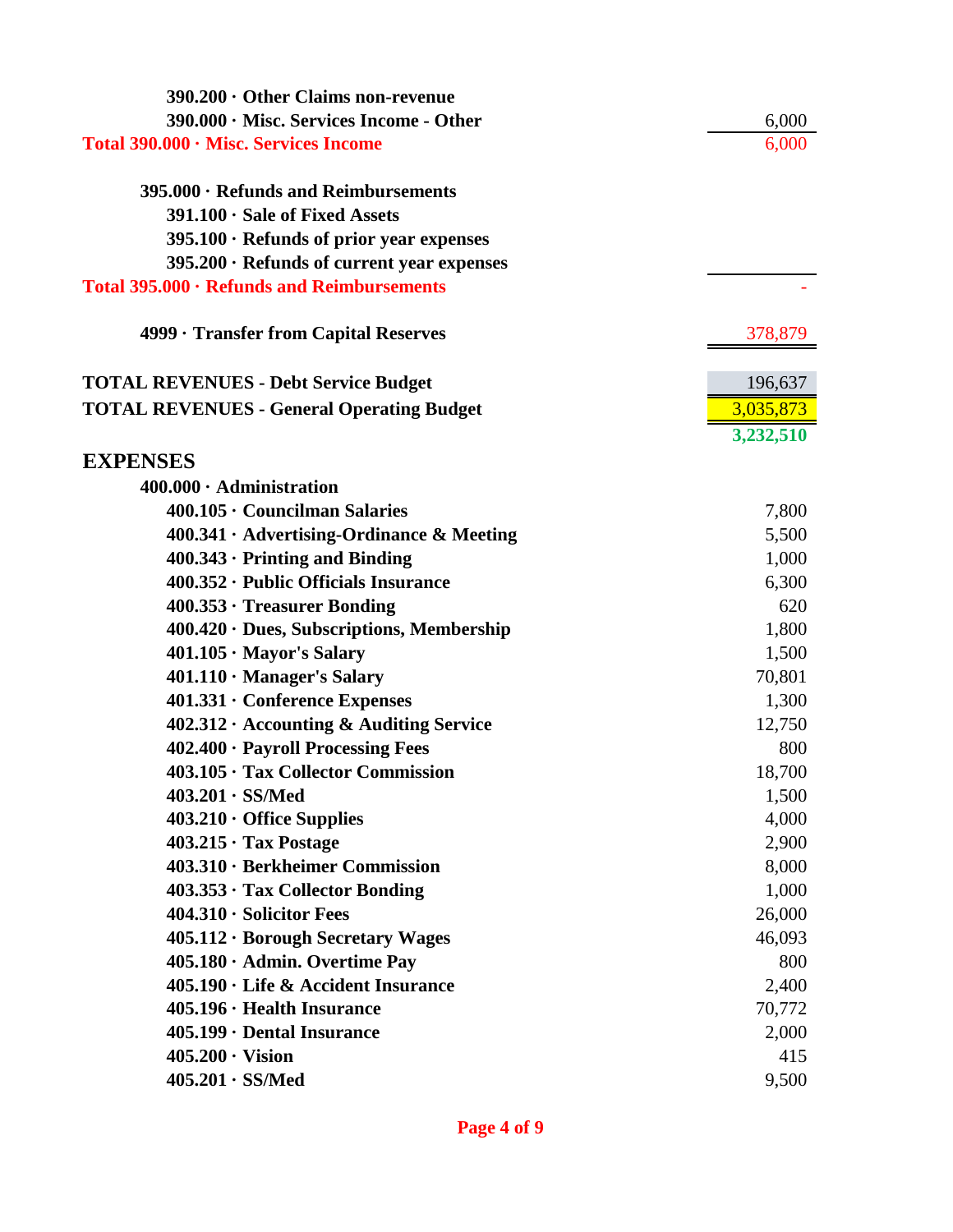| $405.202 \cdot$ Unemployment comp             | 900     |
|-----------------------------------------------|---------|
| $405.203 \cdot PMRS$ - Pension                | 5,126   |
| $405.210 \cdot$ Office Supplies               | 2,000   |
| $405.215 \cdot \text{Postage}$                | 3,400   |
| $405.325 \cdot$ Internet Fees                 | 3,000   |
| $405.354 \cdot \text{Works Comp Ins}$         | 3,500   |
| $407.210 \cdot Software$                      | 1,500   |
| $407.250 \cdot$ Repair & Maintenance Supplies | 1,000   |
| 407.384 · Office Copiers (Adm-Pol)            | 5,800   |
| <b>Total Administration</b>                   | 330,477 |
|                                               |         |
| 413.115 · Code Enforcement Officer's Sal      | 20,000  |
| $413.118 \cdot$ Inspector                     | 8,000   |
| $413.460 \cdot$ Training                      | 300     |
| $414.000 \cdot$ Planning & Zoning             | 1,200   |
| <b>Total Planning/Zoning/Code</b>             | 29,500  |
|                                               |         |
| $408.000 \cdot$ Engineering                   |         |
| $408.310 \cdot$ Engineer Fees                 | 9,000   |
| <b>Total Engineering</b>                      | 9,000   |
| $409.000 \cdot$ Buildings & Property          |         |
| $409.220 \cdot$ Operating Supplies            | 1,000   |
| $409.250 \cdot$ Repair & Maintenance          | 5,500   |
| 409.317 · Janitor Cleaning Service            | 6,500   |
| 409.351 · Property Insurance                  | 11,000  |
| $409.361 \cdot$ Electricity                   | 17,000  |
| $409.362 \cdot Gas$                           | 17,000  |
| $409.364 \cdot$ Sewer                         | 2,000   |
| $409.366 \cdot Water \text{Fees}$             | 2,200   |
| $409.381 \cdot$ Phone System                  | 11,000  |
| $409.451 \cdot$ Leaf Pest Control             | 200     |
| 409.452 · Elevator Maint. Service             | 2,000   |
| 409.454 · Brobeck Security Services           | 2,200   |
| 409.456 · Emergency Generator Services        |         |
| 409.730 · Building/Property Improvements      | 5,000   |
| <b>Total Buildings &amp; Property</b>         | 82,600  |
|                                               |         |
| $456.000 \cdot \text{Library}$                |         |
| $456.321 \cdot Library Phone$                 | 1,300   |
| $456.361 \cdot$ Electricity                   | 2,900   |
| $456.362 \cdot Gas$                           | 3,000   |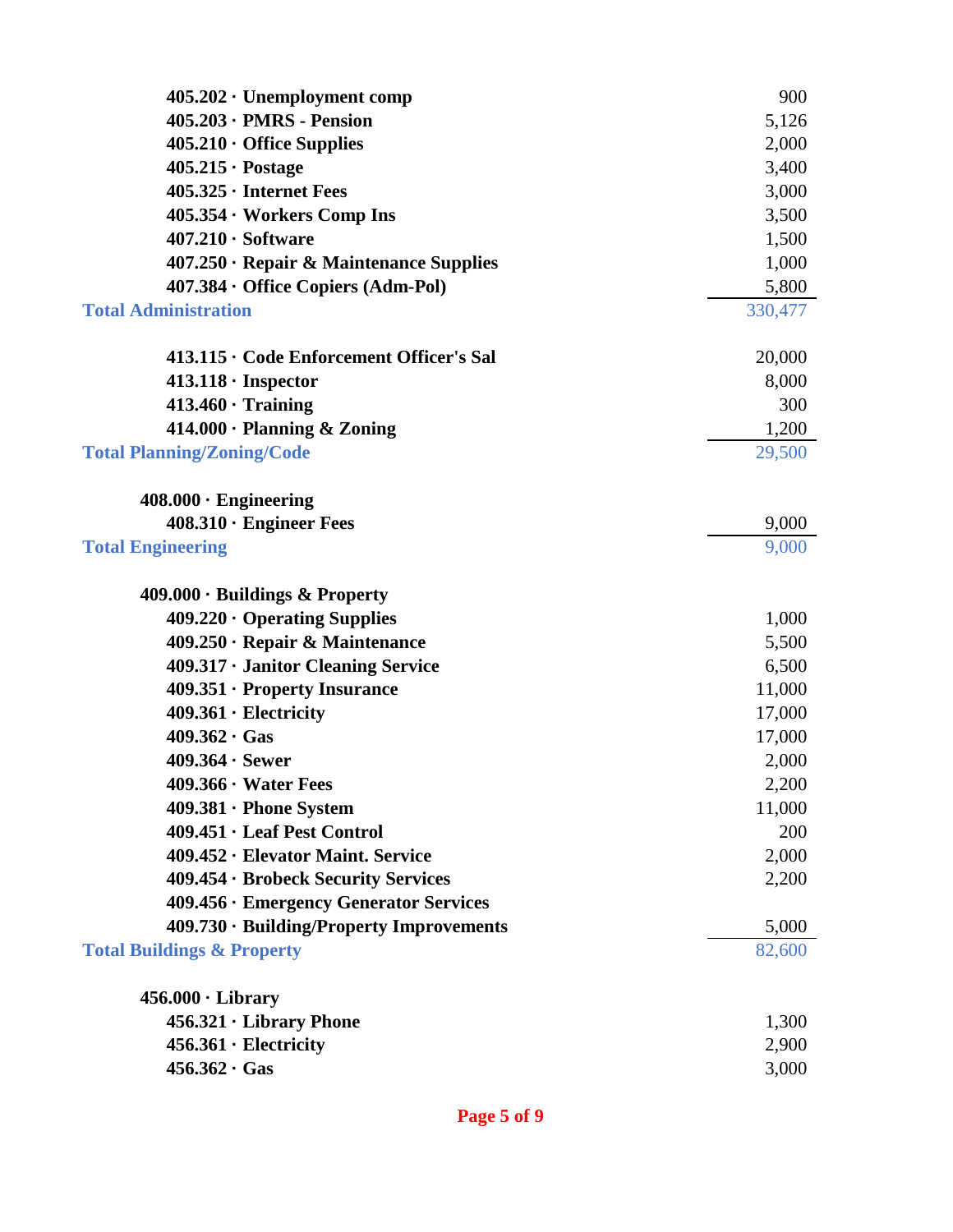| $456.364 \cdot$ Sewer                             | 850     |
|---------------------------------------------------|---------|
| $456.366 \cdot Water$                             | 400     |
| 456.370 · Repair & Maintenance                    | 3,000   |
| $456.500 \cdot$ Contribution                      | 4,000   |
| <b>Total Library</b>                              | 15,450  |
| <b>TOTAL GENERAL GOVERNMENT</b>                   | 467,027 |
|                                                   |         |
| <b>Police Department</b>                          |         |
| $410.183 \cdot$ Chief's Longevity Pay             | 3,500   |
| 410.121 · Police Chief's Salary                   | 85,966  |
| $410.178 \cdot$ Sargent Longevity                 | 3,000   |
| $410.181 \cdot$ Sargent Overtime                  | 10,000  |
| $410.122 \cdot$ Sargent Wages                     | 66,519  |
| 410.133 · Patrolman Holiday Pay                   | 20,400  |
| 410.123 · Patrolman Salaries                      | 364,685 |
| 410.179 · Patrolman Longevity Pay                 | 10,000  |
| 410.180 · Police Overtime Pay                     | 46,000  |
| $410.182 \cdot$ Court & Hearing Pay               | 48,000  |
| $410.124 \cdot P.T.$ Patrolman Salaries           | 110,000 |
| $410.124.1 \cdot P.T.$ Patrolman - training wages | 8,400   |
| 410.184 · Police Secretary Overtime               | 800     |
| $410.125 \cdot$ Police Secretary Salary           | 39,416  |
| $410.127 \cdot$ Police Secretary Longevity        |         |
| 410.126 · Police Clerk Part time                  | 17,500  |
| $410.128 \cdot$ Uniforms part-time                | 3,000   |
| $410.135 \cdot$ Shift Differential                | 5,824   |
| $410.136 \cdot Special/Traffic Detail$ Expense    |         |
| 410.188 · Click it ir Ticket Details              |         |
| 410.186 · Housing Detail                          | 33,150  |
| 410.190 · Life & Accident Insurance               | 12,014  |
| 410.191 · Uniform Allowance                       | 6,400   |
| $410.192 \cdot$ Health Insurance                  | 239,661 |
| $410.196 \cdot PMRS$ - Employer                   | 1,596   |
| 410.195 · Police Pension - Act 205 EIT Funding    | 185,000 |
| 410.197 · Police Pension Employer                 | 312,305 |
| 410.199 · Dental Insurance                        | 10,800  |
| $410.201 \cdot SS/Med$                            | 23,771  |
| $410.202 \cdot$ Unemployment comp                 | 7,800   |
| $410.203 \cdot Vision$                            | 1,726   |
| $410.210 \cdot$ Office Supplies                   | 1,375   |
| $410.215 \cdot \text{Postage}$                    | 300     |
| 410.216 · Police Software                         | 6,500   |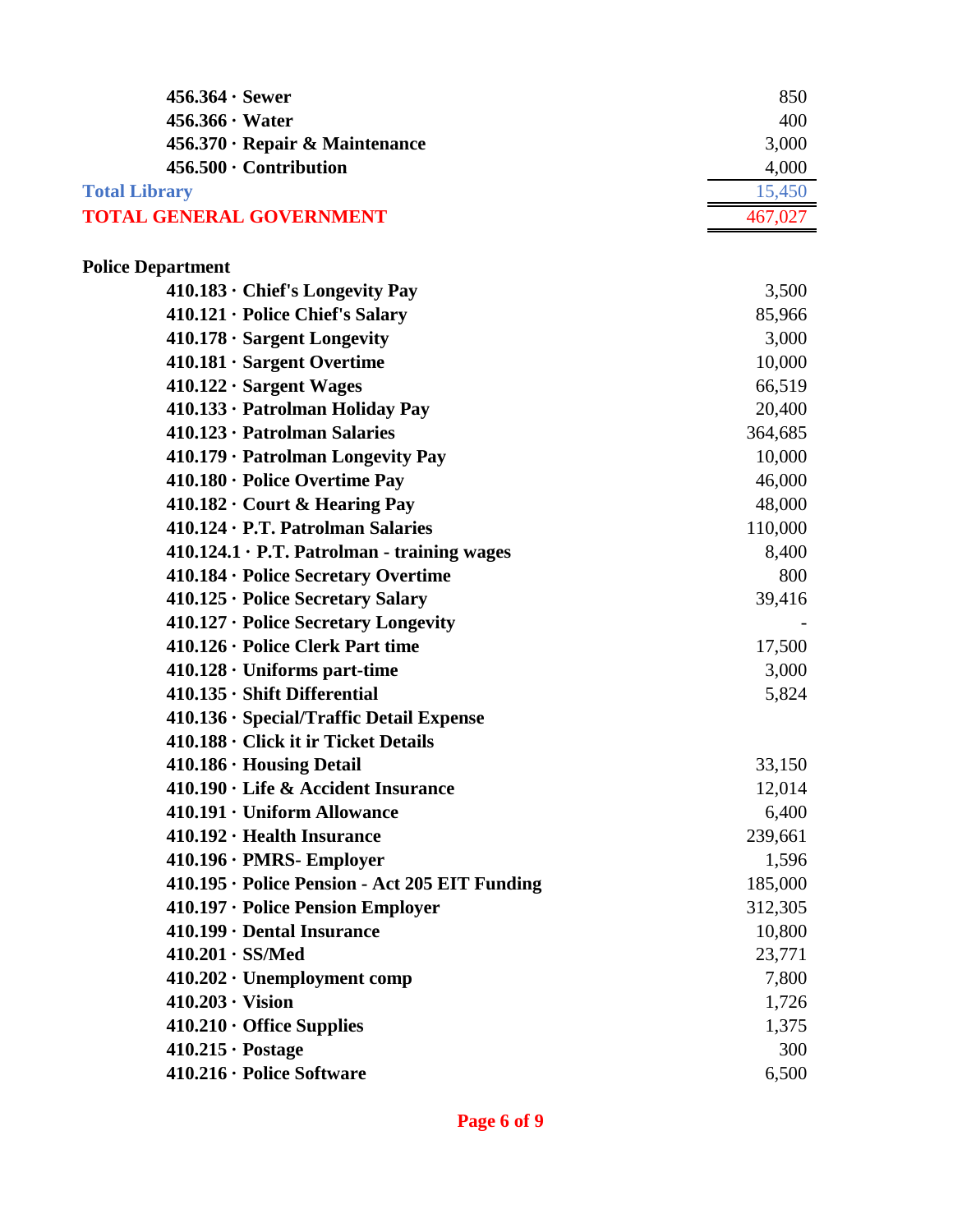| $410.220 \cdot$ Operating Supplies                             | 1,200          |
|----------------------------------------------------------------|----------------|
| $410.231 \cdot$ Vehicle Fuel                                   | 15,000         |
| $410.242 \cdot \text{Guns } \& \text{ Ammunition}$             | 5,500          |
| $410.250 \cdot$ Vehicle Repair & Maintenance                   | 6,200          |
| $410.251 \cdot$ Pol Veh Tire & Batts                           | 4,500          |
| $410.260 \cdot$ Purchase Minor Equipment                       | 750            |
| $410.261 \cdot$ Speedcheck Calibrations                        | 250            |
| $410.321 \cdot$ Police Telephone                               | 3,500          |
| 410.325 · INTERNET/CABLE SERVICE                               | 2,200          |
| 410.327 · Radio Repairs & Maintenance                          | 1,000          |
| $410.331 \cdot$ Training and expenses                          | 5,000          |
| 410.352 · Police Professional Liability                        | 7,500          |
| $410.353 \cdot$ Police Vehicle Insurance                       | 8,800          |
| $410.354 \cdot \text{Works Comp}$                              | 42,000         |
| $418.374 \cdot LPR$ and Camera fees                            | 6,100          |
| 410.451 · Brobeck - Police Security                            | 500            |
| 410.452 · Copier Maintenance - Police                          | 600            |
| 419.120 · Crossing Guards Wages                                | 8,000          |
| $419.191 \cdot$ Crossing Guards Uniforms                       | 350            |
| $419.201 \cdot SS/Med$                                         | 1,300          |
| 419.202 · Unemployment comp                                    | 1,200          |
| $419.354 \cdot \text{Works Comp}$                              | 2,500          |
| <b>TOTAL POLICE DEPARTMENT</b>                                 | 1,809,358      |
|                                                                |                |
| <b>Fire Department</b><br>411.163 · Relief Association Funds   |                |
| $411.231 \cdot$ Vehicle Fuel                                   | 12,850         |
|                                                                | 2,000          |
| $411.250 \cdot$ Vehicle Repair & Maintenance                   | 9,500<br>5,000 |
| $411.255 \cdot$ Supplies<br>411.260 · Purchase Minor Equipment | 4,000          |
| $411.321 \cdot$ Fire Dept Phone                                | 2,200          |
| $411.352 \cdot$ Fire Equipment Insurance                       | 2,100          |
| 411.353 · Fire Vehicle Insurance                               | 1,800          |
| 411.354 · Workers Comp                                         | 9,000          |
| $411.361 \cdot$ Electricity                                    | 3,000          |
| $411.362 \cdot$ Natural Gas                                    | 3,400          |
| $411.363 \cdot Hydrant Rental$                                 | 9,500          |
| $411.364 \cdot$ Sewage                                         | 850            |
| $411.366 \cdot Water$                                          | 575            |
| 411.400 - Fire Truck Capital Fund                              | 4,000          |
| <b>TOTAL FIRE DEPARTMENT</b>                                   | 69,775         |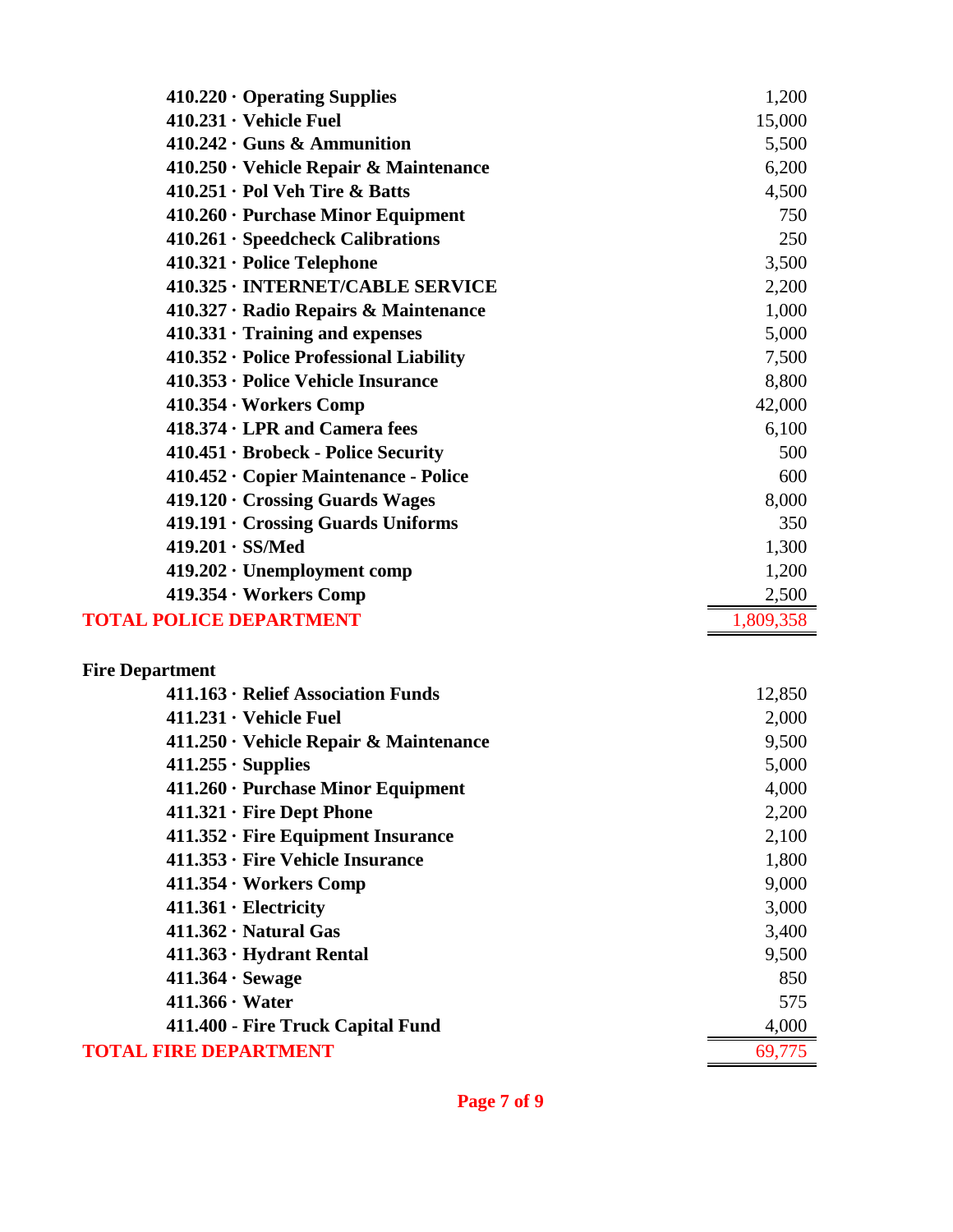| <b>Health &amp; Sanitation</b>            |         |
|-------------------------------------------|---------|
| $427.115 \cdot$ Clerk - Part-time         | 19,000  |
| $427.195 \cdot \text{Works Comp}$         | 1,000   |
| $427.201 \cdot SS/Med$                    | 1,460   |
| $427.202 \cdot$ Unemployment comp         | 300     |
| $427.210 \cdot$ Garbage Bill Printing     | 600     |
| $427.215 \cdot$ Garbage Postage           | 1,400   |
| 427.450 · Contracted Services             | 222,267 |
| 427.490 · Garbage - Refund/NSF checks     |         |
| <b>Total Garbage Collection</b>           | 246,027 |
|                                           |         |
| 429.101 · Roch Swr Auth-FT Workers        | 100,000 |
| 429.102 · Roch Swr Auth-PT Workers        |         |
| 429.310 · Roch Swr Auth-Supervisor        | 3,700   |
| $429.350 \cdot$ Reimbursable Expenses     |         |
| <b>Total Sanitation Expenses</b>          | 103,700 |
| <b>TOTAL HEALTH &amp; SANITATION</b>      | 349,727 |
|                                           |         |
| <b>Public Works Department</b>            |         |
| $430.181 \cdot$ Employee Longevity        |         |
| 430.112 · Employee Salaries               | 54,912  |
| 430.113 · Employee Overtime               | 6,500   |
| 430.115 · Part Time Worker                | 43,680  |
| 430.190 · Life & Accident Insurance       | 864     |
| $430.191 \cdot$ Uniforms                  | 650     |
| 430.196 · Health Insurance                | 36,894  |
| $430.197 \cdot PMRS$ - Pension            | 2,606   |
| 430.199 · Dental Insurance                | 2,415   |
| $430.200 \cdot \text{Vision}$             | 300     |
| $430.201 \cdot SS/Med$                    | 8,040   |
| $430.202 \cdot$ Unemployment comp         | 1,140   |
| $430.231 \cdot$ Vehicle Fuel              | 5,000   |
| 430.241 · Traffic Control Signage         | 2,000   |
| $430.245 \cdot$ Highway Materials         | 26,000  |
| 430.2451 - Signs                          | 2,000   |
| $430.246 \cdot$ Supplies                  | 4,000   |
| 430.250 · Vehicle Repair & Maintenance    | 4,000   |
| $430.250.1 \cdot$ ADA Ramps, Acc. Repairs |         |
| $430.251 \cdot$ Tires & Batteries         | 1,000   |
| $430.260 \cdot$ Minor Equipment Repairs   | 1,500   |
| 430.310 · PA One Calls                    | 300     |
| $430.321 \cdot$ Telephone                 | 500     |